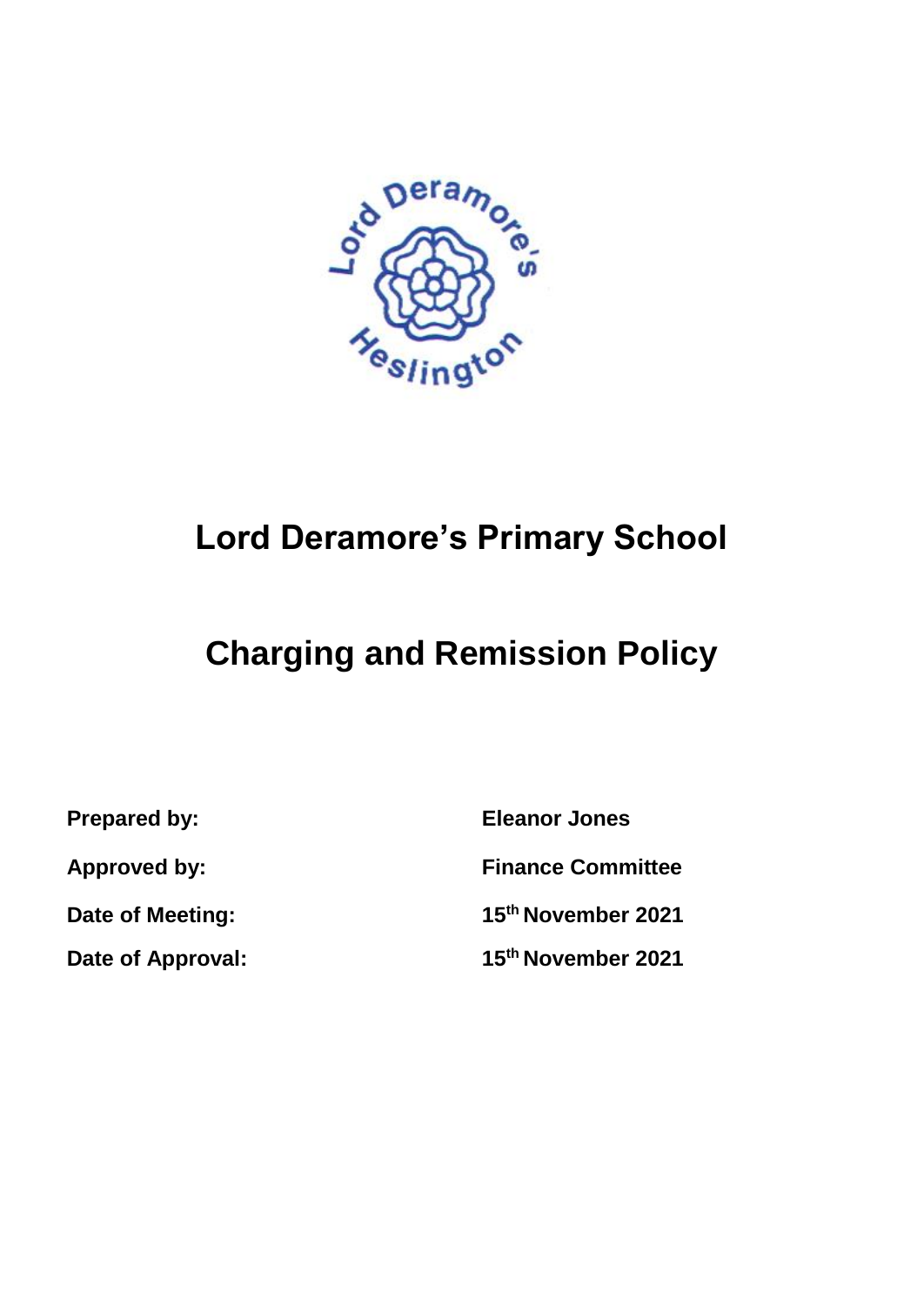# **OPTIONAL ACTIVITIES OUT OF SCHOOL HOURS**

Where the school is involved in making available to a group of children the opportunity to take part in an activity out of school hours, any costs involved will be paid by the parents/carers concerned. Parents will have full information about the activity, including any costs involved, before committing their child to take part.

## **ACTIVITIES WITHIN SCHOOL HOURS**

The school seeks to offer all children, wherever possible, a broad and relevant curriculum. First-hand experiences, whether within or outside school, are starting points for learning and understanding. We seek to extend children's in-school experience by including within the curriculum, a variety of activities, visitors, and visits.

Where an activity takes place during school hours, (within the definitions of 1988 Act), we want all children to participate, with their parents' consent. We also endorse the basic principle that all education offered to pupils within the school curriculum should be free of charge. However, the costs of out of school visits and outings to places of interest, and other specialised activities, can be substantial and cannot be met from capitation or voluntary school monies. We shall therefore request that, where appropriate, parents make voluntary contributions to meet such costs. No child will be excluded from an activity because of their parents' refusal to pay the specified contribution, although should such contributions not be forthcoming, the School regretfully will have to review whether a particular activity can continue within the curriculum.

## **CRAFT ACTIVITIES - e.g. Baking, Woodwork, Technology**

All children have the opportunity within the school curriculum of taking part in such activities. Children will invariably sample or take home the finished product, and no charge is normally made for this. Costs of materials are usually covered by capitation and voluntary school funds. Donations from parents of suitable materials are always gratefully received.

Some models made in school however contain more expensive elements e.g. motor and batteries. Where such a model is available to be taken home, the cost of this component is identified separately to parents, and the cost of it requested.